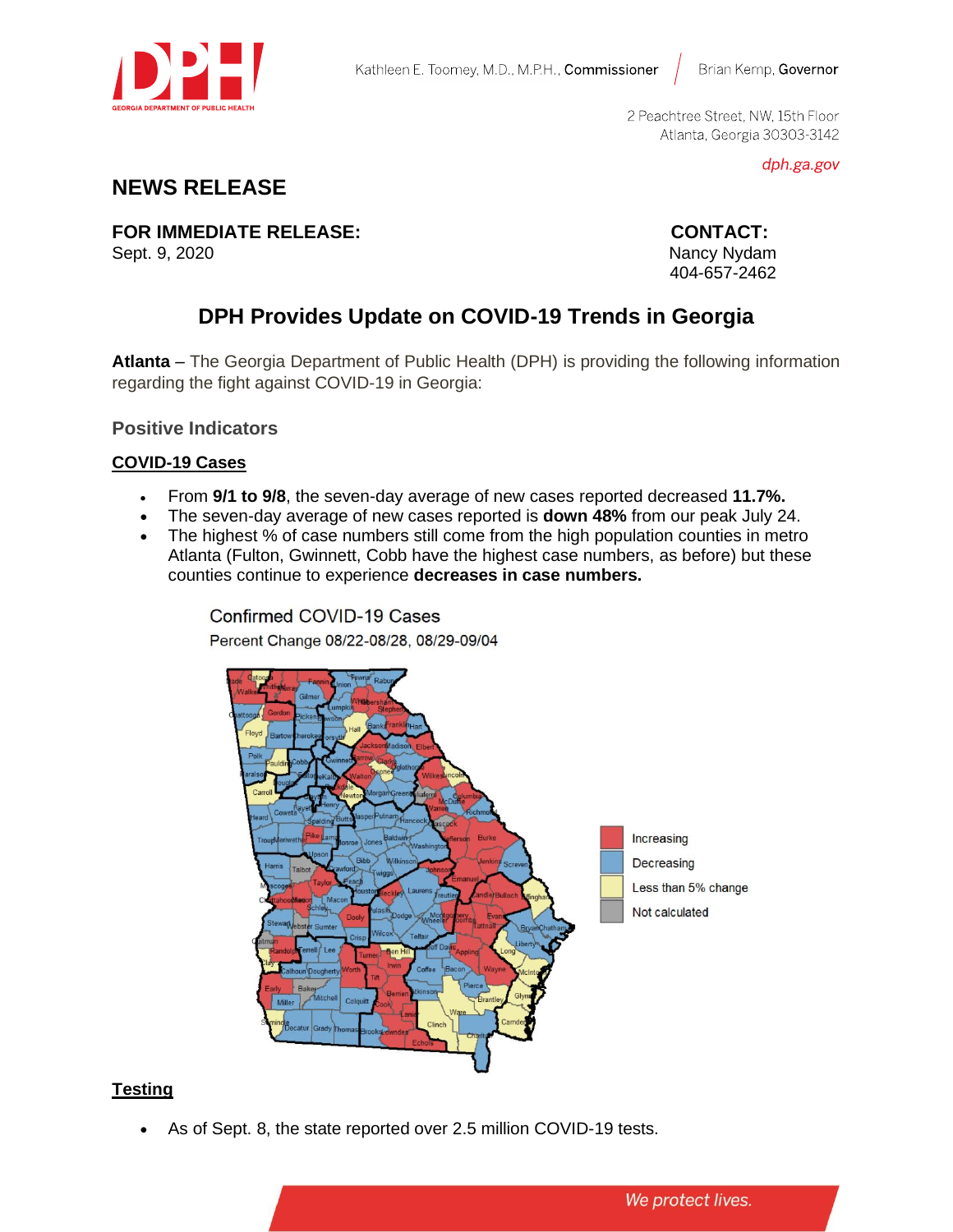- DPH is operating 180+ SPOCs, including mobile and pop-up locations statewide.
- The number of specimens collected at DPH SPOCs has now passed 946,000.

The mega-testing site at Atlanta Hartsfield Jackson International airport will close Friday, Sept. 11.

#### **Positivity Rate**

The positivity rates (7-day moving average) for PCR testing have decreased from 10.1% on 8/24/20 to 8.9% on 8/31/20 to **8.2% on 9/8/20**. Despite overall testing numbers decreasing statewide, the positivity rate also continues to decrease.



#### **Hospitalizations**

Daily hospitalizations for COVID-19 have decreased **13.4%** since Sept. 1. Hospitalizations have decreased 48.2% since a daily high of 3,200 July 30.

| <b>Date</b> | <b>Hospitalizations</b> | <b>Trend</b> |
|-------------|-------------------------|--------------|
| 9/01        | 1,916                   |              |
| 9/02        | 1,859                   |              |
| 9/03        | 1,791                   |              |
| 9/04        | 1,742                   |              |
| 9/05        | 1,689                   |              |
| 9/06        | 1,669                   |              |
| 9/07        | 1,659                   |              |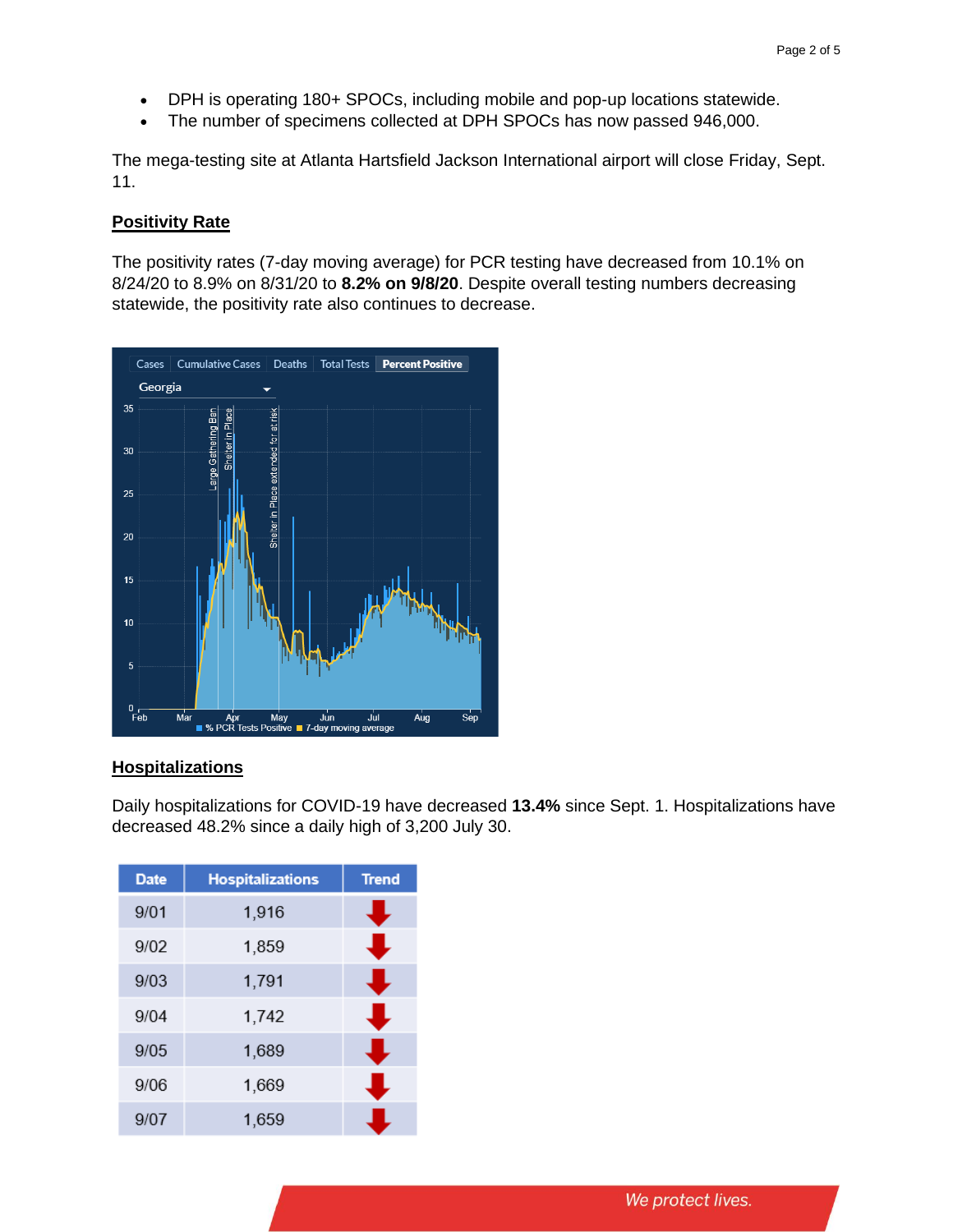#### **Emergency Department Visits**

Emergency Department (ED) Visits with ILI Syndrome Percent Change 08/22-08/28, 08/29-09/04 Increasing Decreasing Less than 5% change Not Calculated

Emergency Department (ED) Visits with COVID-19 Syndrome Percent Change 08/22-08/28, 08/29-09/04



### **COVID-19 Cases Among K-12 School Aged Children\***



**\***Report reflects week of Aug. 24 – Aug. 28.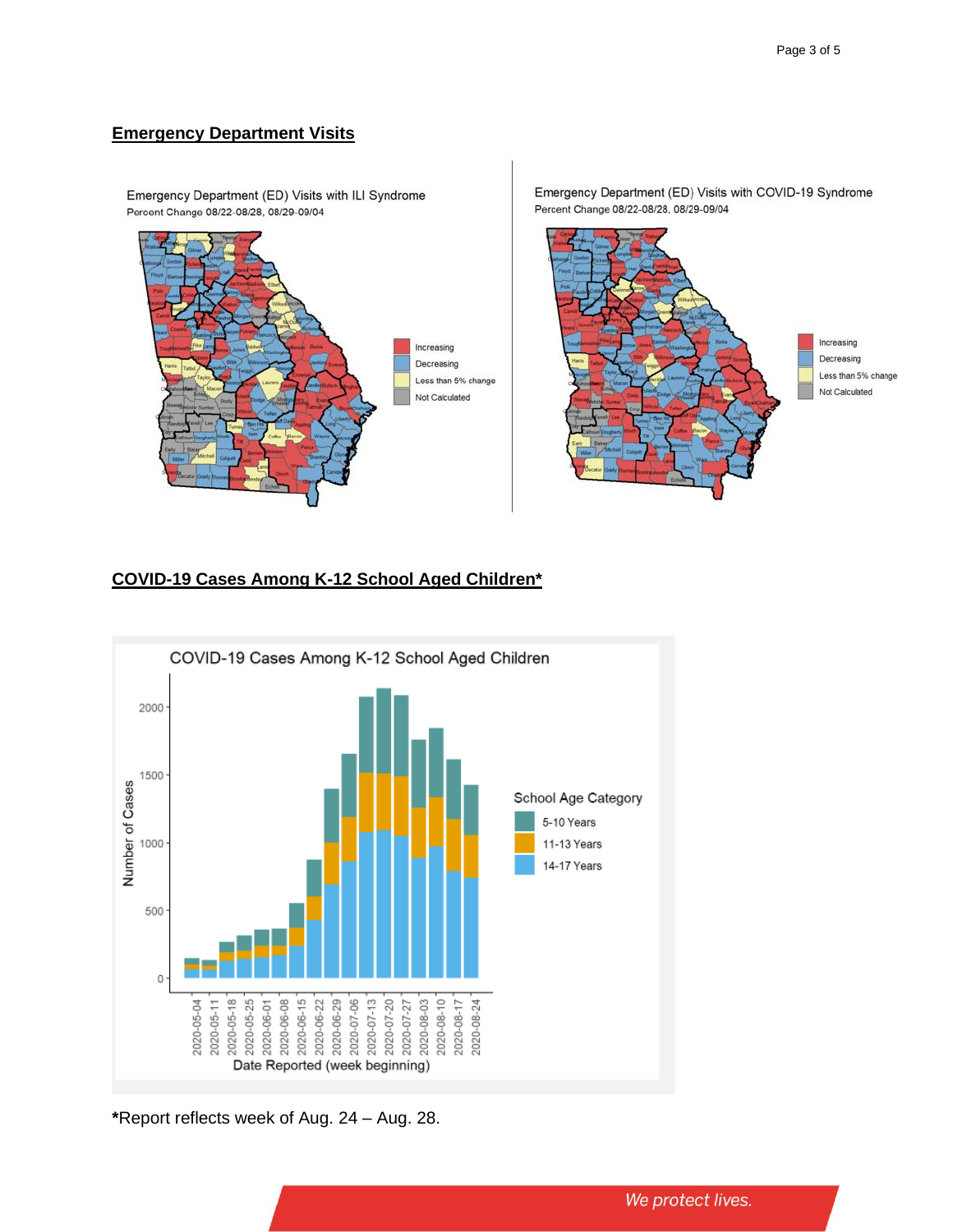## **Areas of Concern**

#### **Outbreaks**

Aug. 30 - Sept. 5: **82**

These outbreaks are occurring in settings where people are physically congregating and underscore the need for physical distancing and source control.

| <b>Setting</b>                       | 8/30-9/5/20    | <b>Cumulative</b><br>Total |
|--------------------------------------|----------------|----------------------------|
| LONG-TERM CARE FACILITY/NURSING HOME | 17             | 686                        |
| PRISON/JAIL                          | 4              | 190                        |
| WORKPLACE                            | 11             | 184                        |
| SCHOOL                               | 23             | 183                        |
| MANUFACTURING FACILITY               | 2              | 149                        |
| RESTAURANT OR DELI                   | $\overline{2}$ | 77                         |
| DAY CARE CENTER                      | 4              | 71                         |
| CHURCH/TEMPLE                        | 6              | 64                         |
| OTHER CONGREGATE SETTING             | ı              | 64                         |
| <b>OTHER</b>                         | 5              | 55                         |
| FOOD PRODUCTION FACILITY             |                | 52                         |
| HOSPITAL                             | 2              | 43                         |
| OUTPATIENT (NON-DIALYSIS)            | 1              | 39                         |
| SHELTER                              |                | 37                         |
| OFFICE SETTING                       | 1              | 32                         |
| <b>GROCERY STORE</b>                 |                | 26                         |
| INPATIENT FACILITY/DETOX FACILITY    | 1              | 24                         |
| FARM                                 |                | 19                         |
| CONSTRUCTION SITE                    | $\mathbf{1}$   | 17                         |
| MENTAL HOSPITAL                      |                | 17                         |
| BAR/ENTERTAINMENT VENUE              |                | 13                         |
| <b>FUNERAL</b>                       |                | 10                         |
| CAMP                                 |                | 9                          |
| HOTEL                                |                | 8                          |
| MILITARY FACILITY                    |                | 7                          |
| <b>DIALYSIS CENTER</b>               |                | 5                          |
| COMMUNITY                            |                | 4                          |
| PRIVATE HOME                         |                | 3                          |
| <b>RESORT</b>                        |                | 3                          |
| PICNIC/COOKOUT/POTLUCK               | 1              | 2                          |
| WEDDING RECEPTION                    |                | 2                          |
| CONVENTION CENTER                    |                | 1                          |
| SWIMMING POOL                        |                | 1                          |
| UNKNOWN                              |                | ı                          |
| <b>WATER PARK</b>                    |                | 1                          |
| WORKPLACE CAFETERIA                  |                | 1                          |